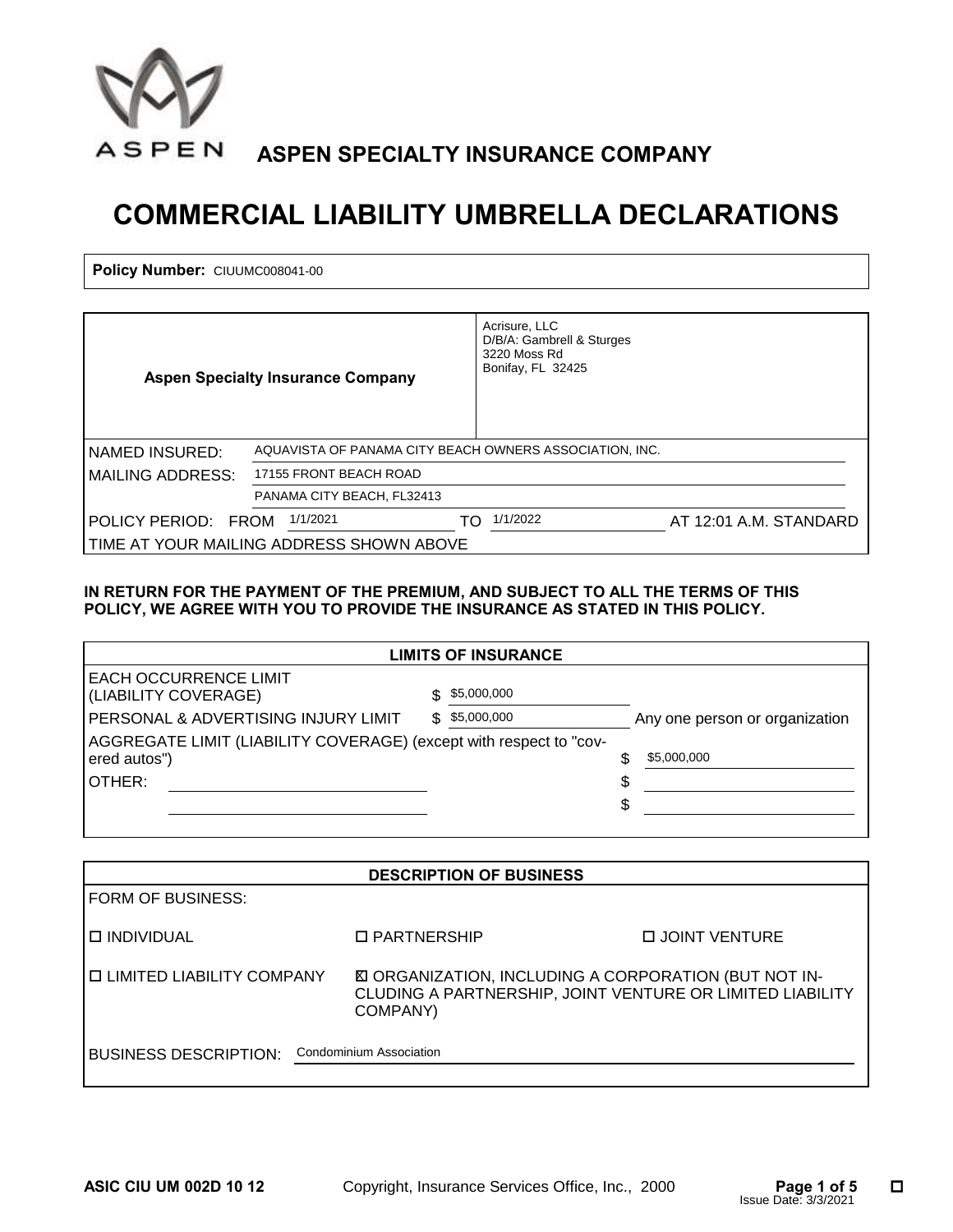|                                                                                          | <b>PREMIUM</b>                 |                             |                    |               |            |  |  |
|------------------------------------------------------------------------------------------|--------------------------------|-----------------------------|--------------------|---------------|------------|--|--|
| Subject Premium of Employers Liability<br>Coverage                                       | \$ Excluded                    |                             | x Umbrella Factor  | \$ Excluded   |            |  |  |
| Subject Premium of Comm. Gen. Liab.<br>Coverage                                          | \$ Included                    |                             | x Umbrella Factor  | \$ Included   |            |  |  |
| Subject Premium of Commercial Auto<br>Coverage                                           | \$ Excluded                    |                             | x Umbrella Factor  | \$ Excluded   |            |  |  |
| Subject Premium of Other<br>Coverages                                                    | \$                             |                             | x Umbrella Factor  | \$            |            |  |  |
| <b>Other Premium</b>                                                                     | \$                             |                             | x Umbrella Factor  | \$            |            |  |  |
|                                                                                          |                                | \$2,313.00<br>\$75.00       |                    |               |            |  |  |
|                                                                                          | Policy Fee                     | Surplus Lines Tax           |                    | \$117.97      |            |  |  |
|                                                                                          |                                | <b>SLSO Service Fee</b>     |                    | \$1.43        |            |  |  |
|                                                                                          | <b>FHCF Fee</b>                |                             |                    |               | \$0.00     |  |  |
|                                                                                          | <b>Total Premium and Fees:</b> |                             |                    |               | \$2,507.40 |  |  |
| <b>PREMIUM SHOWN IS PAYABLE:</b>                                                         | AT INCEPTION                   |                             |                    | \$ \$2,507.40 |            |  |  |
| AT EACH ANNIVERSARY                                                                      |                                |                             |                    |               |            |  |  |
| (IF POLICY PERIOD IS MORE THAN ONE YEAR AND PREMI-<br>UM IS PAID IN ANNUAL INSTALLMENTS) |                                |                             |                    |               |            |  |  |
| <b>AUDIT PERIOD (IF APPLICABLE)</b><br>Non-Auditable                                     | □ ANNUALLY                     | $\square$ SEMI-<br>ANNUALLY | <b>D QUARTERLY</b> |               | □ MONTHLY  |  |  |

#### **ENDORSEMENTS**

### ENDORSEMENTS ATTACHED TO THIS POLICY:

 ASIC CIU IL 031 (05/20) Cancellation And Nonrenewal Endorsement; CIU0101FL (03/08) Surplus Lines Statement; ASIC CIU CP 019 (07/13) Special Activity Exclusion, ASIC CIO OM 001 (10/12) Commercial Liability Ombiella Coverage Form, CO0109 (09/00) Condominiums;<br>IL0017 (11/98) Common Policy Conditions; CU2104 (03/05) Exclusion - New Entities; TRIA D of Terrorism Insurance Coverage And Cap On Losses; ASIC CIU IL 005 (10/12) Service of Suit Clause; CU2105 (09/00) Exclusion - Sending Material or Information; CU0004 (05/09) Recording and Distribution of Material or Information in Violation of Law Exclusion; ASIC CIU UM 004 (10/12) Revised Coverage Provisions Endorsement; CU2430 (03/05) Amendment of Insured Contract Definition; CU2403 (12/04) Exclusion - Exterior Insulation and Finish Systems; CU2123 (02/02) Nuclear Energy Liability Exclusion Endorsement; CU2118 (09/00) Exclusion - Year 2000 Computer-Related and Other Electronic Problems; ASIC CIU UM 005 (03/13) Condominium / Homeowners Disease Exclusion; ASIC CIU IL 018 (11/13) Nuclear, Biological or Chemical Terrorism Exclusion; ASIC CIU IL 019 (01/15) Terrorism Exclusion; (07/13) Special Activity Exclusion; ASIC CIU UM 001 (10/12) Commercial Liability Umbrella Coverage Form; CU0109 (09/00) Condominiums; Employees as Insureds; CU0003 (03/05) Exclusion - Violoation of Statutes that Govern E-mails, Fax, Phone Calls or Other Methods of (09/00) Waiver of Transfer of Rights of Recovery Against Others to US; CU2150 (03/05) Silica or Silica-Related Dust Exclusion; CU2142 Association Directors and Officers / Employment Practices Liability Limitation Endorsement; ASIC CIU UM 003 (11/20) Communicable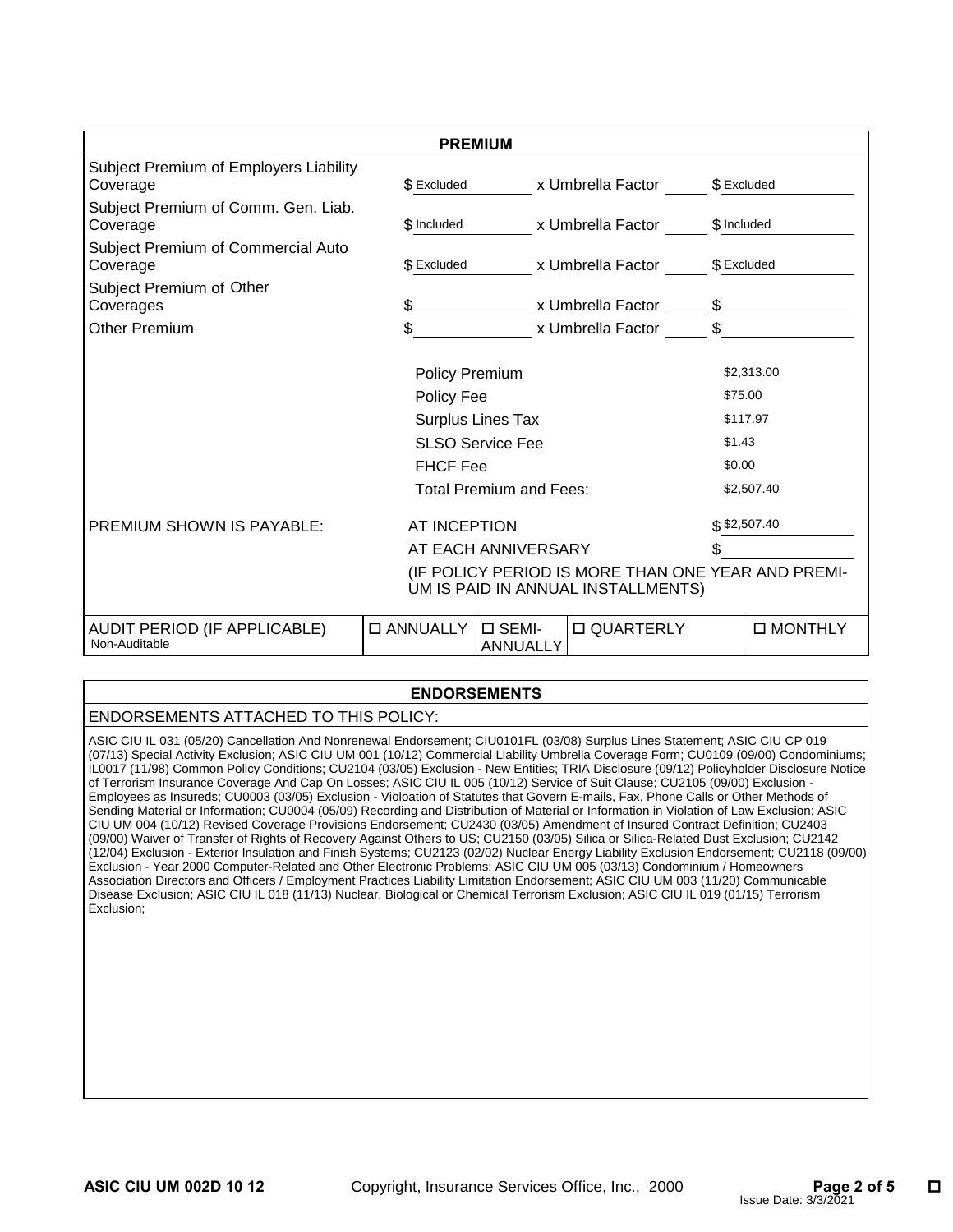| <b>RETAINED LIMIT</b>                                          |          |                                         |                               |  |
|----------------------------------------------------------------|----------|-----------------------------------------|-------------------------------|--|
| 1. SELF-INSURED RETENTION                                      | \$       | 0.00                                    |                               |  |
| 2. SCHEDULE OF UNDERLYING INSURANCE                            |          |                                         |                               |  |
| <b>Employers' Liability</b>                                    |          |                                         |                               |  |
| Company: Not covered                                           |          |                                         |                               |  |
|                                                                |          |                                         |                               |  |
| Policy Period:                                                 |          |                                         |                               |  |
| Minimum Applicable Limits                                      |          |                                         |                               |  |
| Bodily injury by accident                                      | \$       |                                         | Each Accident                 |  |
| Bodily injury by disease                                       | \$       |                                         | Each Employee                 |  |
| Bodily injury by disease                                       | \$       |                                         | Policy Limit                  |  |
|                                                                | or<br>\$ |                                         | Each Acci-<br>dent/Occurrence |  |
| <b>Commercial General Liability</b>                            |          | <b>⊠</b> Occurrence                     | □ Claims-Made                 |  |
| Company: Aspen Specialty Insurance Company                     |          |                                         |                               |  |
| Policy Number: CIUCAP008041-00                                 |          |                                         |                               |  |
| Policy Period: 1/1/2021 - 1/1/2022                             |          |                                         |                               |  |
| Minimum Applicable Limits                                      |          |                                         |                               |  |
| General Aggregate                                              | S.       | 2,000,000                               |                               |  |
| Products-Completed Operations Aggregate                        |          | \$2,000,000                             |                               |  |
| Personal And Advertising Injury                                | \$.      | 1,000,000                               |                               |  |
| Each Occurrence                                                |          | 1,000,000                               |                               |  |
| Hired Auto & Non Owned Auto Liability                          | \$.      | 1,000,000                               |                               |  |
| <b>Commercial Auto Liability</b>                               |          |                                         |                               |  |
| Company: Not covered                                           |          |                                         |                               |  |
| Policy Number:                                                 |          |                                         |                               |  |
| Policy Period:                                                 |          |                                         |                               |  |
| Minimum Applicable Limits                                      |          |                                         |                               |  |
| Garage Aggregate Limit For Other Than<br>Autos (if applicable) | \$       |                                         |                               |  |
| Each Accident                                                  | \$       | <u> 1989 - Johann Barbara, martin a</u> |                               |  |
|                                                                |          |                                         |                               |  |
| Directors & Officers / EPLI Liability                          |          | □ Occurrence                            | <b>Ⅳ</b> Claims-Made          |  |
| Company: Aspen Specialty Insurance Company                     |          |                                         |                               |  |
| Policy Number: CIUCAP008041-00                                 |          |                                         |                               |  |
| Policy Period: 1/1/2021 - 1/1/2022                             |          |                                         |                               |  |
| Minimum Applicable Limits                                      |          |                                         |                               |  |
| Each Claim                                                     |          | 1,000,000                               |                               |  |
|                                                                | \$       | 1,000,000                               |                               |  |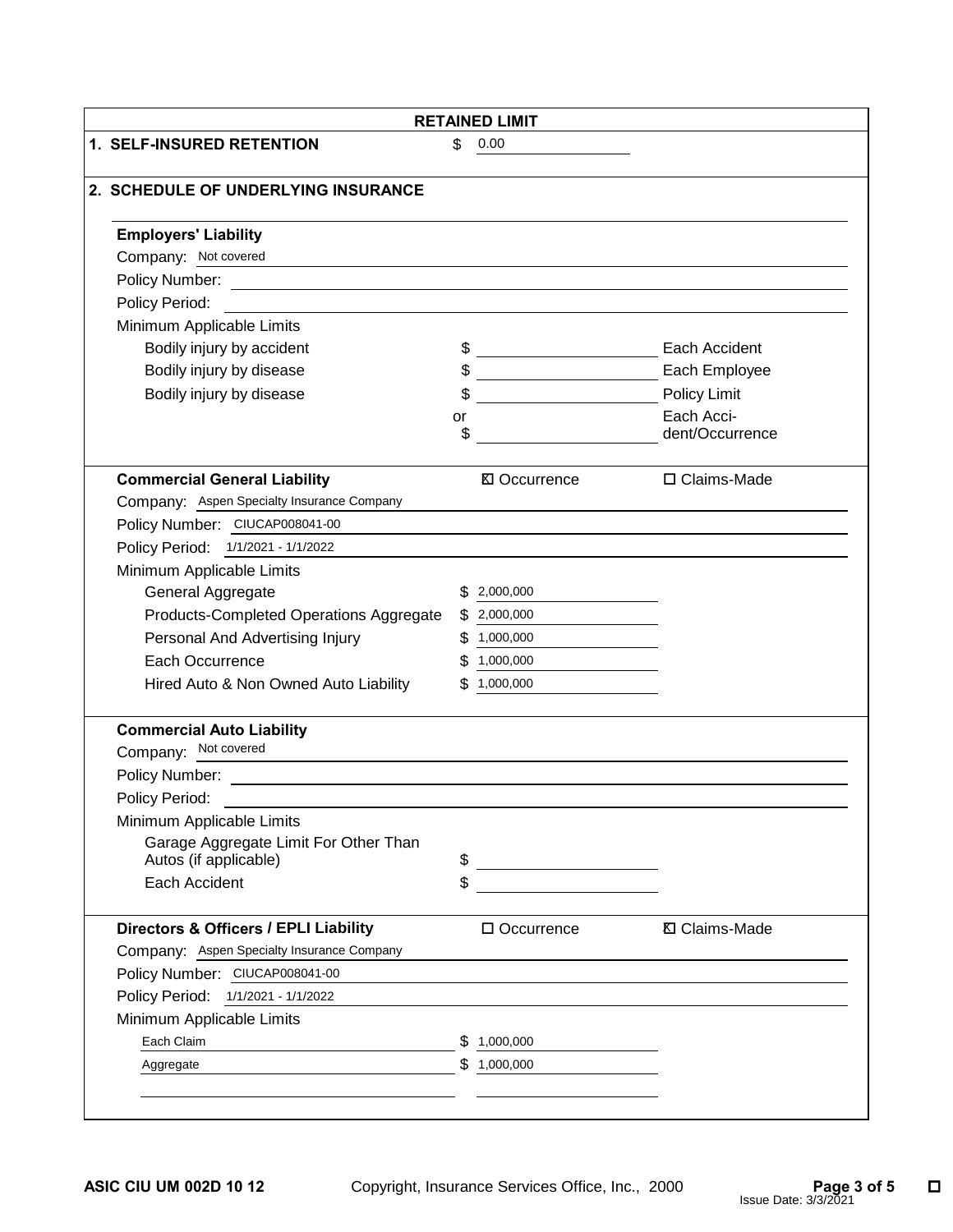| Company: Not covered                                       |                                               |  |
|------------------------------------------------------------|-----------------------------------------------|--|
|                                                            |                                               |  |
| Policy Period:                                             |                                               |  |
| Minimum Applicable Limits                                  |                                               |  |
| Each Common Cause                                          | \$<br><u> 1989 - Johann Barbara, martin a</u> |  |
| Aggregate                                                  | \$                                            |  |
| <b>Employee Benefits Liability</b><br>Company: Not covered |                                               |  |
|                                                            |                                               |  |
|                                                            |                                               |  |
| Minimum Applicable Limits                                  |                                               |  |
|                                                            | \$                                            |  |
| Each Employee                                              |                                               |  |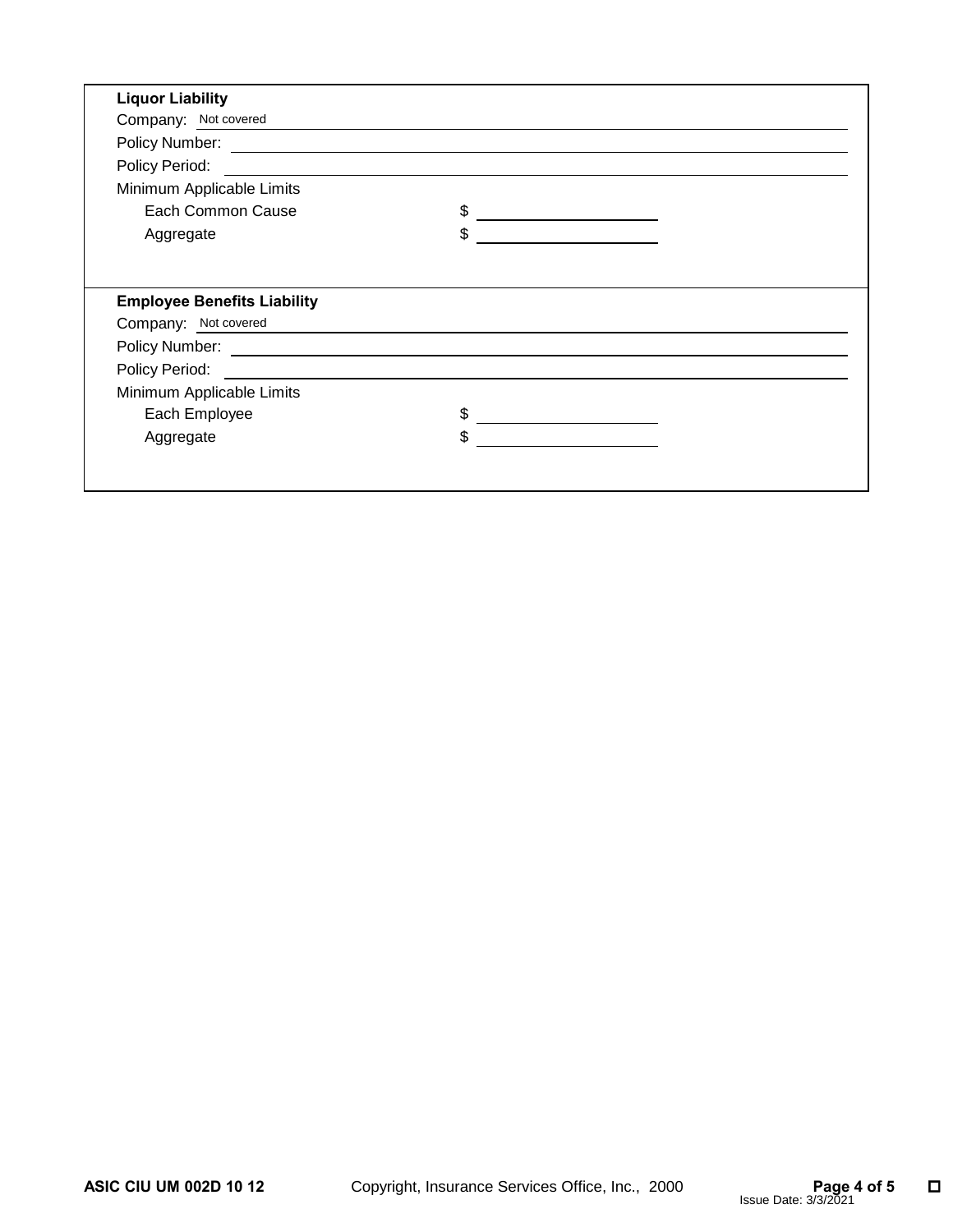#### **THESE DECLARATIONS, TOGETHER WITH THE COMMON POLICY CONDITIONS AND COVERAGE FORM(S) AND ANY ENDORSEMENT(S), COMPLETE THE ABOVE NUMBERED POLICY.**

| Countersigned: 3/3/2021 | By:                                |
|-------------------------|------------------------------------|
| (Date)                  | <b>(Authorized Representative)</b> |
|                         |                                    |

# **NOTE**

OFFICERS' FACSIMILE SIGNATURES MAY BE INSERTED HERE, ON THE POLICY COVER OR ELSEWHERE AT THE COMPANY'S OPTION.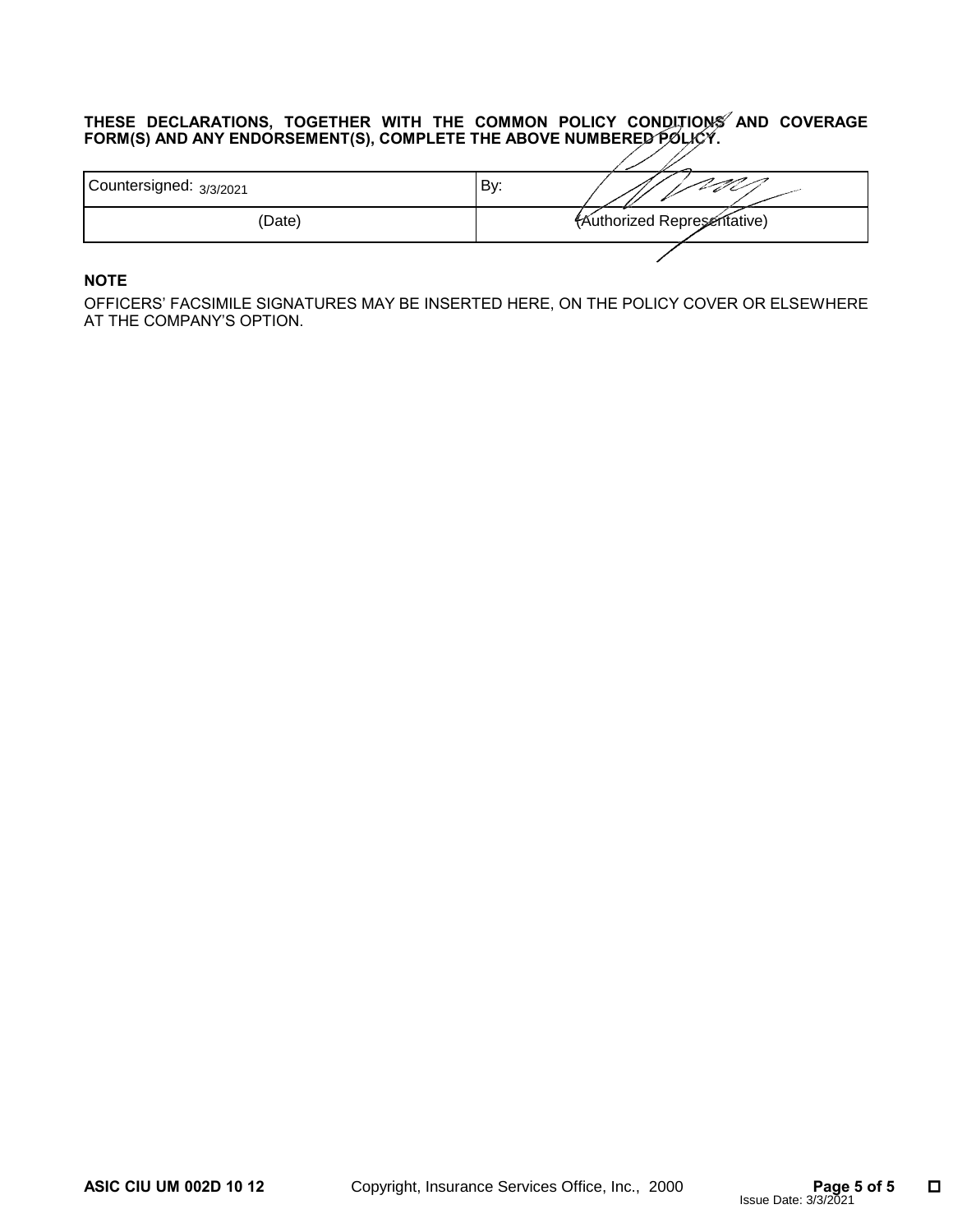# **POLICY LOCATION SCHEDULE**

 **Policy Number: CIUUMC008041-00 Policy Period: 1/1/2021 To: 1/1/2022** Named Insured: AQUAVISTA OF PANAMA CITY BEACH OWNERS ASSOCIATION, INC.

### LOCATIONS OF ALL PREMISES YOU OWN, RENT, OR OCCUPY

|                                                    | Policy Number: CIUUMC008041-00                                         | Policy Period: 1/1/2021 | To: 1/1/2022                |           |              |       |  |
|----------------------------------------------------|------------------------------------------------------------------------|-------------------------|-----------------------------|-----------|--------------|-------|--|
|                                                    | Named Insured: AQUAVISTA OF PANAMA CITY BEACH OWNERS ASSOCIATION, INC. |                         |                             |           |              |       |  |
|                                                    |                                                                        |                         |                             |           |              |       |  |
| LOCATIONS OF ALL PREMISES YOU OWN, RENT, OR OCCUPY |                                                                        |                         |                             |           |              |       |  |
| Bldg#                                              | <b>Address</b>                                                         | <b>Building Name</b>    | <b>Building Desc.</b>       | City      | <b>State</b> | Zip   |  |
| $\mathbf{1}$                                       | 17155 FRONT BEACH RD                                                   | $\mathbf{1}$            | <b>Residential Building</b> | P C BEACH | FL           | 32413 |  |
| $\overline{2}$                                     | 17155 FRONT BEACH RD                                                   | $\overline{2}$          | <b>Residential Building</b> | P C BEACH | FL.          | 32413 |  |
| $\mathbf{3}$                                       | 155 FRONT BEACH RD                                                     | $\sqrt{3}$              | Clubhouse                   | P C BEACH | FL           | 32413 |  |
| $\overline{4}$                                     | 17155 FRONT BEACH RD                                                   | $\overline{4}$          | Pool                        | P C BEACH | FL           | 32413 |  |
|                                                    |                                                                        |                         |                             |           |              |       |  |
|                                                    |                                                                        |                         |                             |           |              |       |  |
|                                                    |                                                                        |                         |                             |           |              |       |  |
|                                                    |                                                                        |                         |                             |           |              |       |  |
|                                                    |                                                                        |                         |                             |           |              |       |  |
|                                                    |                                                                        |                         |                             |           |              |       |  |
|                                                    |                                                                        |                         |                             |           |              |       |  |
|                                                    |                                                                        |                         |                             |           |              |       |  |
|                                                    |                                                                        |                         |                             |           |              |       |  |
|                                                    |                                                                        |                         |                             |           |              |       |  |
|                                                    |                                                                        |                         |                             |           |              |       |  |
|                                                    |                                                                        |                         |                             |           |              |       |  |
|                                                    |                                                                        |                         |                             |           |              |       |  |
|                                                    |                                                                        |                         |                             |           |              |       |  |
|                                                    |                                                                        |                         |                             |           |              |       |  |
|                                                    |                                                                        |                         |                             |           |              |       |  |
|                                                    |                                                                        |                         |                             |           |              |       |  |